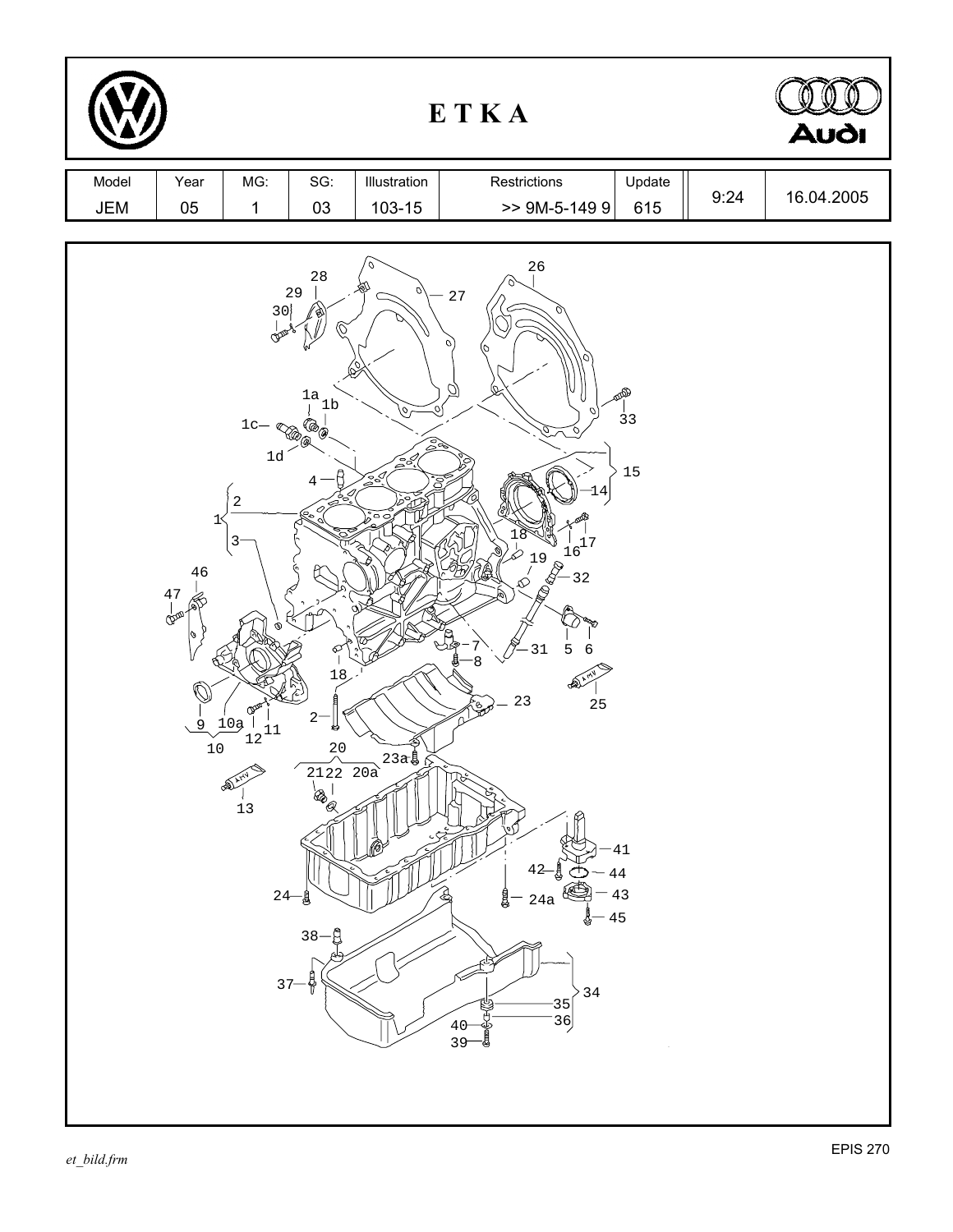

## **E T K A**



| Model | Year     | MG: | $\sim$<br>טכ. | Illustration           | Restrictions        | Update | 9:24 | .04.2005<br>16. |
|-------|----------|-----|---------------|------------------------|---------------------|--------|------|-----------------|
| JEM   | ∩ҕ<br>vu |     | ∩∩<br>U3.     | .1 F<br>$103 -$<br>ں ا | 9M-5-149<br>q<br>>> | 615    |      |                 |
|       |          |     |               |                        |                     |        |      |                 |

| Pos            | Part Number |                |            | Name                                    | Remarks                       | Qty            | Model                |
|----------------|-------------|----------------|------------|-----------------------------------------|-------------------------------|----------------|----------------------|
|                |             |                |            | cylinder block with pistons<br>oil sump | $1.9$ ltr.                    |                | diesel eng.:<br>ALII |
|                |             |                |            |                                         |                               |                |                      |
| 1              |             | 038 103 101 G  |            | cylinder block with pistons             |                               | 1              |                      |
| $\overline{2}$ | N           |                | 901 300 01 | screw, hex. hd.                         | AM10X80                       | 10             |                      |
| 3              | N           |                | 011 907 4  | sealing cap                             | 14                            | 3              |                      |
| 5              |             |                |            | impulse sender<br>see illustration:     | $906 - 00$                    |                |                      |
| (7)            |             | 028 103 157 A  |            | oil spray jet                           |                               | 4              |                      |
| 9              |             | 038 103 085 E  |            | seal                                    | 35X48X10                      | $\mathbf{1}$   |                      |
| 10             |             | 038 103 151 H  |            | sealing flange                          | front                         | $\mathbf{1}$   |                      |
| 12             | $+ N$       |                | 909 450 01 | bolt, hex. hd. with socket<br>head      | M7X21,5-SP                    | 6              |                      |
| 13             | b D         |                | 176 404 A2 | silicone sealant<br>sealing flange      | 93G<br>front                  | x              |                      |
| 15             |             | 06A 103 171 A  |            | sealing flange                          | rear                          | $\mathbf{1}$   |                      |
| 17             | $+ N$       |                | 909 450 01 | bolt, hex. hd. with socket<br>head      | M7X21,5-SP                    | 6              |                      |
| 18             | N           |                | 043 207 2  | dowel pin                               | 8H8X14                        | 4              |                      |
| 19             |             | 012 301 153 B  |            | sleeve                                  | 16X13,5                       | $\overline{2}$ |                      |
| (19)           |             | 022 103 139    |            | sleeve                                  | 16x13,5                       | 1              |                      |
| 20             |             | 038 103 601 NA |            | oil sump                                |                               | 1              |                      |
| 21             | N           |                | 908 132 01 | oil drain plug                          | M14X1, 5X22-TC-<br><b>S20</b> | 1              |                      |
| 22             |             |                |            | discontinued / replacement:             | N 908 132 01                  |                |                      |
| 23             |             | 06B 103 623 C  |            | restrictor                              |                               | $\mathbf{1}$   |                      |
| 24             | $+$ N       |                | 907 356 03 | bolt, hex. hd. with socket<br>head      | M7X28-PC                      | 20             |                      |
| 25             | b D         |                | 176 404 A2 | silicone sealant<br>oil sump            | 93G                           | x              |                      |